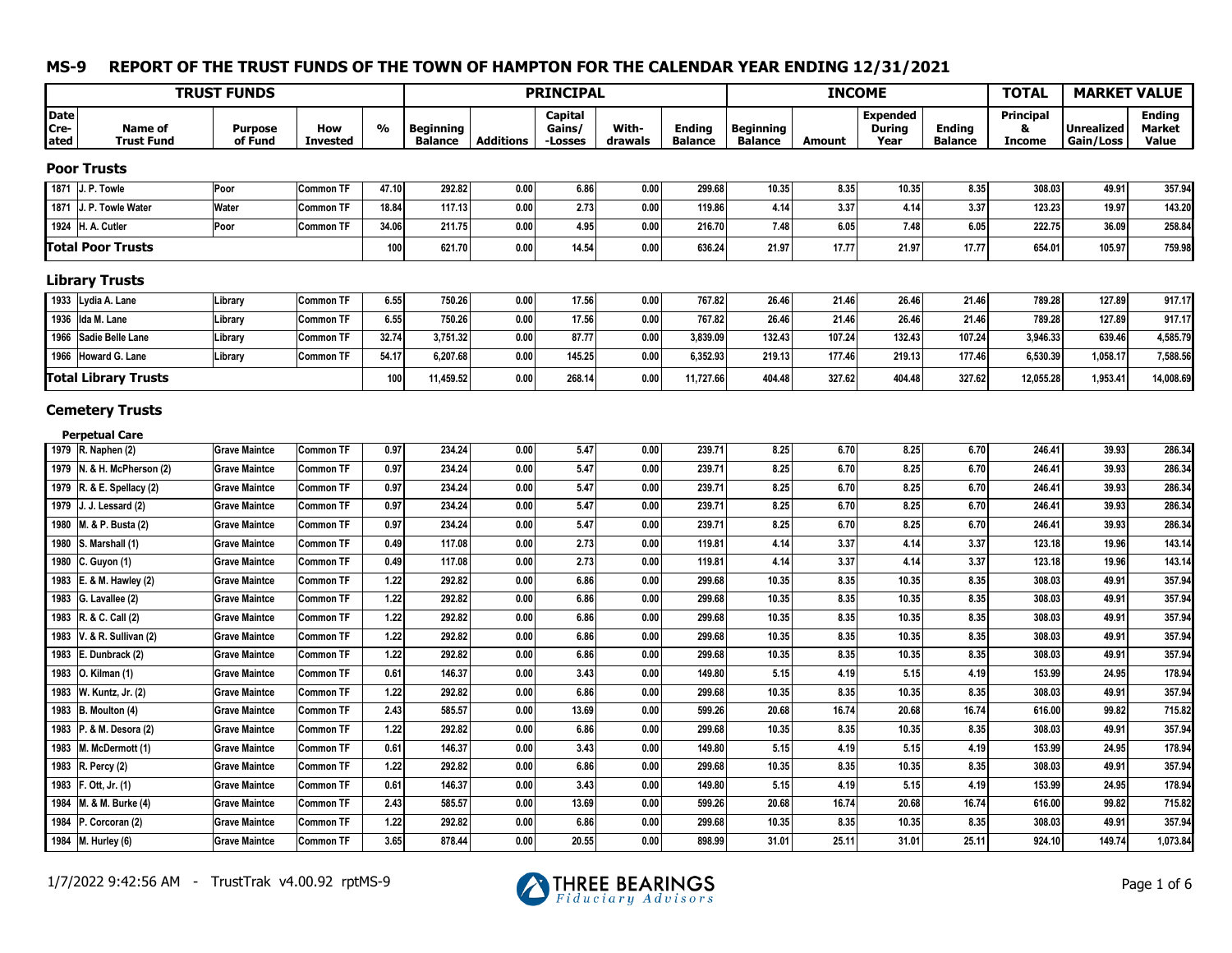|                              |                                                   | <b>TRUST FUNDS</b>        |                        |      |                                    |                  | <b>PRINCIPAL</b>             |                  |                                 |                             |               | <b>INCOME</b>                     |                                 | <b>TOTAL</b>                            |                         | <b>MARKET VALUE</b>              |
|------------------------------|---------------------------------------------------|---------------------------|------------------------|------|------------------------------------|------------------|------------------------------|------------------|---------------------------------|-----------------------------|---------------|-----------------------------------|---------------------------------|-----------------------------------------|-------------------------|----------------------------------|
| <b>D</b> ate<br>Cre-<br>ated | <b>Name of</b><br><b>Trust Fund</b>               | <b>Purpose</b><br>of Fund | How<br><b>Invested</b> | %    | <b>Beginning</b><br><b>Balance</b> | <b>Additions</b> | Capital<br>Gains/<br>-Losses | With-<br>drawals | <b>Ending</b><br><b>Balance</b> | Beginning<br><b>Balance</b> | <b>Amount</b> | Expended<br><b>During</b><br>Year | <b>Ending</b><br><b>Balance</b> | <b>Principal</b><br>8.<br><b>Income</b> | Unrealized<br>Gain/Loss | Endina<br><b>Market</b><br>Value |
|                              | <b>Cemetery Trusts</b>                            |                           |                        |      |                                    |                  |                              |                  |                                 |                             |               |                                   |                                 |                                         |                         |                                  |
|                              | <b>Perpetual Care</b>                             |                           |                        |      |                                    |                  |                              |                  |                                 |                             |               |                                   |                                 |                                         |                         |                                  |
|                              | 1984   A. Merrill (1)                             | <b>Grave Maintce</b>      | <b>Common TF</b>       | 0.61 | 146.37                             | 0.00             | 3.43                         | 0.00             | 149.80                          | 5.15                        | 4.19          | 5.15                              | 4.19                            | 153.99                                  | 24.95                   | 178.94                           |
|                              | 1984 R. O. Burrow re: M. Carroll (4)              | <b>Grave Maintce</b>      | Common TF              | 2.43 | 585.57                             | 0.00             | 13.69                        | 0.00             | 599.26                          | 20.68                       | 16.74         | 20.68                             | 16.74                           | 616.00                                  | 99.82                   | 715.82                           |
|                              | 1984 Est. of H. Smith (2)                         | <b>Grave Maintce</b>      | Common TF              | 1.46 | 351.35                             | 0.00             | 8.22                         | 0.00             | 359.57                          | 12.40                       | 10.04         | 12.40                             | 10.04                           | 369.61                                  | 59.89                   | 429.50                           |
|                              | 1984 R. & M. Reilly (2)                           | <b>Grave Maintce</b>      | Common TF              | 1.22 | 292.82                             | 0.00             | 6.86                         | 0.00             | 299.68                          | 10.35                       | 8.35          | 10.35                             | 8.35                            | 308.03                                  | 49.91                   | 357.94                           |
|                              | 1984 E. & D. Lavalle (4)                          | <b>Grave Maintce</b>      | <b>Common TF</b>       | 2.43 | 585.57                             | 0.00             | 13.69                        | 0.00             | 599.26                          | 20.68                       | 16.74         | 20.68                             | 16.74                           | 616.00                                  | 99.82                   | 715.82                           |
|                              | 1984 R. & M. Stebbins (2)                         | <b>Grave Maintce</b>      | <b>Common TF</b>       | 1.22 | 292.82                             | 0.00             | 6.86                         | 0.00             | 299.68                          | 10.35                       | 8.35          | 10.35                             | 8.35                            | 308.03                                  | 49.91                   | 357.94                           |
|                              | 1984 H. & M. Buttrick (4)                         | <b>Grave Maintce</b>      | Common TF              | 2.43 | 585.57                             | 0.00             | 13.69                        | 0.00             | 599.26                          | 20.68                       | 16.74         | 20.68                             | 16.74                           | 616.00                                  | 99.82                   | 715.82                           |
|                              | 1984   W. & D. Trofatter (2)                      | <b>Grave Maintce</b>      | <b>Common TF</b>       | 1.22 | 292.82                             | 0.00             | 6.86                         | 0.00             | 299.68                          | 10.35                       | 8.35          | 10.35                             | 8.35                            | 308.03                                  | 49.91                   | 357.94                           |
| 1984                         | & A. Appiani (1x2 deep)                           | <b>Grave Maintce</b>      | <b>Common TF</b>       | 0.73 | 175.67                             | 0.00             | 4.10                         | 0.00             | 179.77                          | 6.19                        | 5.05          | 6.19                              | 5.05                            | 184.82                                  | 29.95                   | 214.77                           |
|                              | 1984 E. Inch (1)                                  | <b>Grave Maintce</b>      | Common TF              | 0.61 | 146.37                             | 0.00             | 3.43                         | 0.00             | 149.80                          | 5.15                        | 4.19          | 5.15                              | 4.19                            | 153.99                                  | 24.95                   | 178.94                           |
|                              | 1984  H. A. Perkins (2)                           | <b>Grave Maintce</b>      | Common TF              | 1.22 | 292.82                             | 0.00             | 6.86                         | 0.00             | 299.68                          | 10.35                       | 8.35          | 10.35                             | 8.35                            | 308.03                                  | 49.91                   | 357.94                           |
| 1984                         | H. Snow (L. Davis) (2)                            | <b>Grave Maintce</b>      | Common TF              | 1.22 | 292.82                             | 0.00             | 6.86                         | 0.00             | 299.68                          | 10.35                       | 8.35          | 10.35                             | 8.35                            | 308.03                                  | 49.91                   | 357.94                           |
|                              | 1984 Swanson-Parrish (1)                          | <b>Grave Maintce</b>      | <b>Common TF</b>       | 0.61 | 146.37                             | 0.00             | 3.43                         | 0.00             | 149.80                          | 5.15                        | 4.19          | 5.15                              | 4.19                            | 153.99                                  | 24.95                   | 178.94                           |
| 1984                         | W. & R. Reynolds (1x2 deep)                       | <b>Grave Maintce</b>      | Common TF              | 0.73 | 175.67                             | 0.00             | 4.10                         | 0.00             | 179.77                          | 6.19                        | 5.05          | 6.19                              | 5.05                            | 184.82                                  | 29.95                   | 214.77                           |
| 1984                         | P. Robinson (3)                                   | <b>Grave Maintce</b>      | Common TF              | 1.82 | 439.20                             | 0.00             | 10.29                        | 0.00             | 449.49                          | 15.50                       | 12.56         | 15.50                             | 12.56                           | 462.05                                  | 74.87                   | 536.92                           |
|                              | 1984 D. S. G. & J. Monterosso (5)                 | <b>Grave Maintce</b>      | <b>Common TF</b>       | 3.04 | 732.03                             | 0.00             | 17.13                        | 0.00             | 749.16                          | 25.84                       | 20.92         | 25.84                             | 20.92                           | 770.08                                  | 124.78                  | 894.86                           |
|                              | 1984 C. & J. Hussey (4)                           | <b>Grave Maintce</b>      | Common TF              | 2.43 | 585.57                             | 0.00             | 13.69                        | 0.00             | 599.26                          | 20.68                       | 16.74         | 20.68                             | 16.74                           | 616.00                                  | 99.82                   | 715.82                           |
| 1984                         | R. & D. Kirwin (2)                                | <b>Grave Maintce</b>      | Common TF              | 1.22 | 292.82                             | 0.00             | 6.86                         | 0.00             | 299.68                          | 10.35                       | 8.35          | 10.35                             | 8.35                            | 308.03                                  | 49.91                   | 357.94                           |
| 1984                         | $T. & R.$ Leverone (3)                            | <b>Grave Maintce</b>      | <b>Common TF</b>       | 1.82 | 439.20                             | 0.00             | 10.29                        | 0.00             | 449.49                          | 15.50                       | 12.56         | 15.50                             | 12.56                           | 462.05                                  | 74.87                   | 536.92                           |
|                              | 1984 C. & R. Pingree (4)                          | <b>Grave Maintce</b>      | Common TF              | 2.43 | 585.57                             | 0.00             | 13.69                        | 0.00             | 599.26                          | 20.68                       | 16.74         | 20.68                             | 16.74                           | 616.00                                  | 99.82                   | 715.82                           |
| 1984                         | V. Gilman (1)                                     | <b>Grave Maintce</b>      | Common TF              | 0.61 | 146.37                             | 0.00             | 3.43                         | 0.00             | 149.80                          | 5.15                        | 4.19          | 5.15                              | 4.19                            | 153.99                                  | 24.95                   | 178.94                           |
|                              | 1984 D. & R. Otis (2)                             | <b>Grave Maintce</b>      | Common TF              | 1.22 | 292.82                             | 0.00             | 6.86                         | 0.00             | 299.68                          | 10.35                       | 8.35          | 10.35                             | 8.35                            | 308.03                                  | 49.91                   | 357.94                           |
|                              | 1984 R. & B. Shepard (2)                          | <b>Grave Maintce</b>      | Common TF              | 1.22 | 292.82                             | 0.00             | 6.86                         | 0.00             | 299.68                          | 10.35                       | 8.35          | 10.35                             | 8.35                            | 308.03                                  | 49.91                   | 357.94                           |
|                              | 1984   M. Beil (2)                                | <b>Grave Maintce</b>      | <b>Common TF</b>       | 1.22 | 292.82                             | 0.00             | 6.86                         | 0.00             | 299.68                          | 10.35                       | 8.35          | 10.35                             | 8.35                            | 308.03                                  | 49.91                   | 357.94                           |
|                              | 1984 D. Pinchott (1)                              | <b>Grave Maintce</b>      | Common TF              | 0.61 | 146.37                             | 0.00             | 3.43                         | 0.00             | 149.80                          | 5.15                        | 4.19          | 5.15                              | 4.19                            | 153.99                                  | 24.95                   | 178.94                           |
| 1984                         | $ C. 8. R.$ Harris (2)                            | <b>Grave Maintce</b>      | Common TF              | 1.22 | 292.82                             | 0.00             | 6.86                         | 0.00             | 299.68                          | 10.35                       | 8.35          | 10.35                             | 8.35                            | 308.03                                  | 49.91                   | 357.94                           |
| 1984                         | L. & C. Hackett (2)                               | <b>Grave Maintce</b>      | Common TF              | 1.22 | 292.82                             | 0.00             | 6.86                         | 0.00             | 299.68                          | 10.35                       | 8.35          | 10.35                             | 8.35                            | 308.03                                  | 49.91                   | 357.94                           |
| 1984                         | M. Carpenter (8)                                  | <b>Grave Maintce</b>      | Common TF              | 4.87 | 1,171.89                           | 0.00             | 27.42                        | 0.00             | 1,199.31                        | 41.37                       | 33.51         | 41.37                             | 33.51                           | 1,232.82                                | 199.76                  | 1,432.58                         |
|                              | 1984   J. Hoffman (2)                             | <b>Grave Maintce</b>      | Common TF              | 1.22 | 292.82                             | 0.00             | 6.86                         | 0.00             | 299.68                          | 10.35                       | 8.35          | 10.35                             | 8.35                            | 308.03                                  | 49.91                   | 357.94                           |
|                              | 1985  J. J. Higgins (1x2 deep)                    | <b>Grave Maintce</b>      | Common TF              | 0.73 | 175.67                             | 0.00             | 4.10                         | 0.00             | 179.77                          | 6.19                        | 5.05          | 6.19                              | 5.05                            | 184.82                                  | 29.95                   | 214.77                           |
|                              | 1985 P. & K. Whitmore (6)                         | <b>Grave Maintce</b>      | Common TF              | 3.65 | 878.44                             | 0.00             | 20.55                        | 0.00             | 898.99                          | 31.01                       | 25.11         | 31.01                             | 25.11                           | 924.10                                  | 149.74                  | 1,073.84                         |
|                              | 1985 H. & A. Barilone (for D. A.<br>Barilone) (1) | <b>Grave Maintce</b>      | <b>Common TF</b>       | 0.61 | 146.37                             | 0.00             | 3.43                         | 0.00             | 149.80                          | 5.15                        | 4.19          | 5.15                              | 4.19                            | 153.99                                  | 24.95                   | 178.94                           |
|                              | 1985  H. & A. Barilone (2)                        | <b>Grave Maintce</b>      | Common TF              | 1.22 | 292.82                             | 0.00             | 6.86                         | 0.00             | 299.68                          | 10.35                       | 8.35          | 10.35                             | 8.35                            | 308.03                                  | 49.91                   | 357.94                           |
|                              | 1985 M. Deeters (for Frank Ross<br>Family) (2)    | <b>Grave Maintce</b>      | Common TF              | 1.22 | 292.82                             | 0.00             | 6.86                         | 0.00             | 299.68                          | 10.35                       | 8.35          | 10.35                             | 8.35                            | 308.03                                  | 49.91                   | 357.94                           |

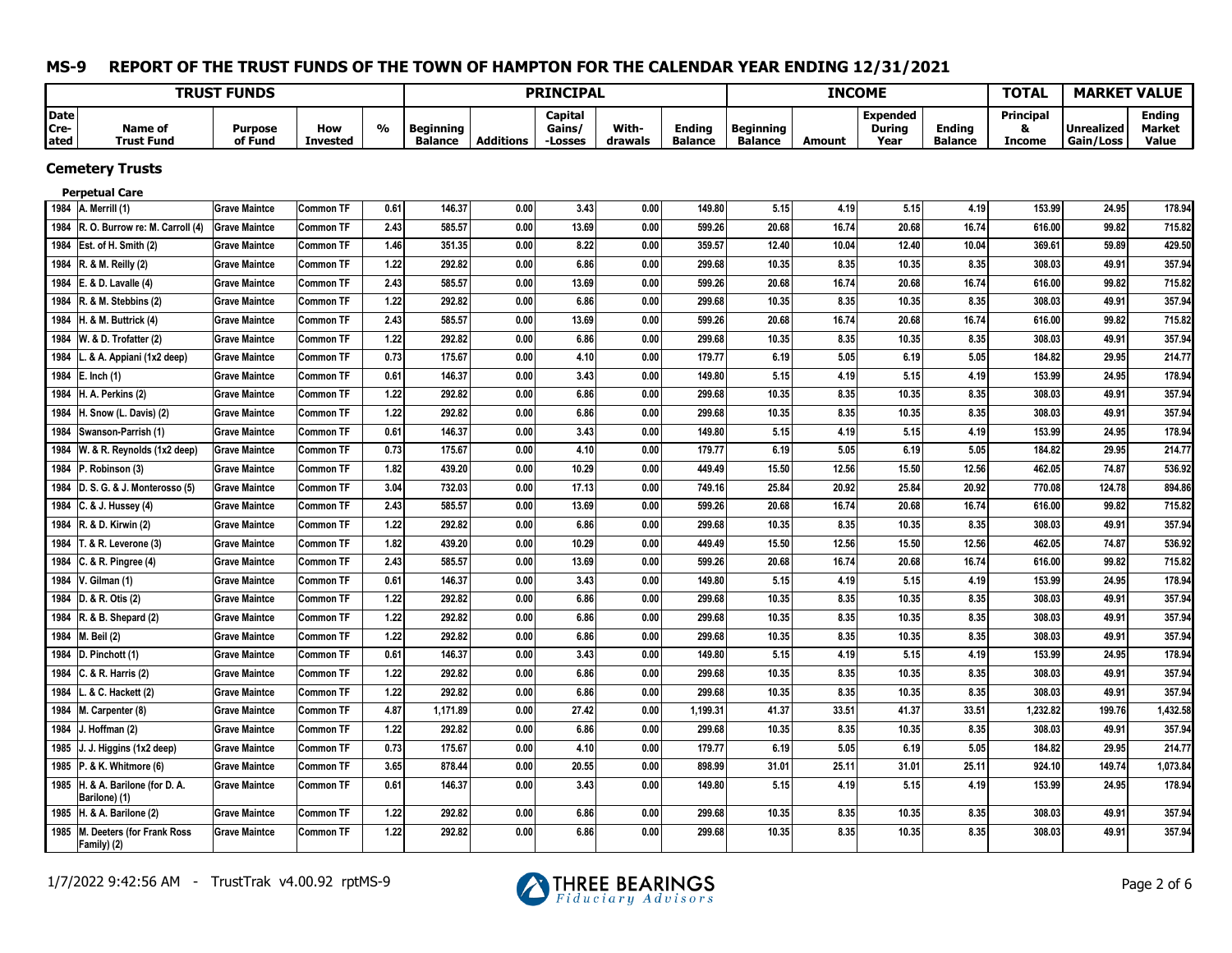|                             |                                                      | <b>TRUST FUNDS</b>        |                        |               |                                    |                  | <b>PRINCIPAL</b>             |                  |                                 |                                    |        | <b>INCOME</b>                            |                                 | <b>TOTAL</b>                           | <b>MARKET VALUE</b>            |                                         |
|-----------------------------|------------------------------------------------------|---------------------------|------------------------|---------------|------------------------------------|------------------|------------------------------|------------------|---------------------------------|------------------------------------|--------|------------------------------------------|---------------------------------|----------------------------------------|--------------------------------|-----------------------------------------|
| <b>Date</b><br>Cre-<br>ated | Name of<br><b>Trust Fund</b>                         | <b>Purpose</b><br>of Fund | How<br><b>Invested</b> | $\frac{0}{0}$ | <b>Beginning</b><br><b>Balance</b> | <b>Additions</b> | Capital<br>Gains/<br>-Losses | With-<br>drawals | <b>Ending</b><br><b>Balance</b> | <b>Beginning</b><br><b>Balance</b> | Amount | <b>Expended</b><br><b>During</b><br>Year | <b>Ending</b><br><b>Balance</b> | <b>Principal</b><br>&<br><b>Income</b> | <b>Unrealized</b><br>Gain/Loss | <b>Ending</b><br><b>Market</b><br>Value |
|                             | <b>Cemetery Trusts</b>                               |                           |                        |               |                                    |                  |                              |                  |                                 |                                    |        |                                          |                                 |                                        |                                |                                         |
|                             | <b>Perpetual Care</b>                                |                           |                        |               |                                    |                  |                              |                  |                                 |                                    |        |                                          |                                 |                                        |                                |                                         |
|                             | 1985 R. Ficke, Sr. (4)                               | <b>Grave Maintce</b>      | <b>Common TF</b>       | 2.43          | 585.57                             | 0.00             | 13.69                        | 0.00             | 599.26                          | 20.68                              | 16.74  | 20.68                                    | 16.74                           | 616.00                                 | 99.82                          | 715.82                                  |
|                             | 1985 G. & F. Mitchell (2)                            | <b>Grave Maintce</b>      | <b>Common TF</b>       | 1.22          | 292.82                             | 0.00             | 6.86                         | 0.00             | 299.68                          | 10.35                              | 8.35   | 10.35                                    | 8.35                            | 308.03                                 | 49.91                          | 357.94                                  |
|                             | 1985 M. Doyle (4)                                    | <b>Grave Maintce</b>      | <b>Common TF</b>       | 2.43          | 585.57                             | 0.00             | 13.69                        | 0.00             | 599.26                          | 20.68                              | 16.74  | 20.68                                    | 16.74                           | 616.00                                 | 99.82                          | 715.82                                  |
|                             | 1985   F. & J. Houle (2)                             | <b>Grave Maintce</b>      | <b>Common TF</b>       | 1.22          | 292.82                             | 0.00             | 6.86                         | 0.00             | 299.68                          | 10.35                              | 8.35   | 10.35                                    | 8.35                            | 308.03                                 | 49.91                          | 357.94                                  |
|                             | 1985 D. Skitt (2) for M. Nickerson &<br>F. Swift     | <b>Grave Maintce</b>      | <b>Common TF</b>       | 1.22          | 292.82                             | 0.00             | 6.86                         | 0.00             | 299.68                          | 10.35                              | 8.35   | 10.35                                    | 8.35                            | 308.03                                 | 49.91                          | 357.94                                  |
|                             | 1985   F. Nixon (4)                                  | <b>Grave Maintce</b>      | <b>Common TF</b>       | 2.43          | 585.57                             | 0.00             | 13.69                        | 0.00             | 599.26                          | 20.68                              | 16.74  | 20.68                                    | 16.74                           | 616.00                                 | 99.82                          | 715.82                                  |
|                             | 1985 W. & B. Robinson (3)                            | <b>Grave Maintce</b>      | <b>Common TF</b>       | 1.82          | 439.20                             | 0.00             | 10.29                        | 0.00             | 449.49                          | 15.50                              | 12.56  | 15.50                                    | 12.56                           | 462.05                                 | 74.87                          | 536.92                                  |
|                             | 1985 E. Lamb                                         | <b>Grave Maintce</b>      | <b>Common TF</b>       | 0.61          | 146.37                             | 0.00             | 3.43                         | 0.00             | 149.80                          | 5.15                               | 4.19   | 5.15                                     | 4.19                            | 153.99                                 | 24.95                          | 178.94                                  |
| 1985                        | J. Loy & D. Loy $(1x2$ deep)                         | <b>Grave Maintce</b>      | <b>Common TF</b>       | 0.73          | 175.67                             | 0.00             | 4.10                         | 0.00             | 179.77                          | 6.19                               | 5.05   | 6.19                                     | 5.05                            | 184.82                                 | 29.95                          | 214.77                                  |
| 1985                        | A. Garnett (2)                                       | <b>Grave Maintce</b>      | <b>Common TF</b>       | 1.22          | 292.82                             | 0.00             | 6.86                         | 0.00             | 299.68                          | 10.35                              | 8.35   | 10.35                                    | 8.35                            | 308.03                                 | 49.91                          | 357.94                                  |
| 1985                        | L. Kenney (2)                                        | <b>Grave Maintce</b>      | <b>Common TF</b>       | 1.22          | 292.82                             | 0.00             | 6.86                         | 0.00             | 299.68                          | 10.35                              | 8.35   | 10.35                                    | 8.35                            | 308.03                                 | 49.91                          | 357.94                                  |
|                             | 1985 R. & F. Coombs (1x2 deep)                       | <b>Grave Maintce</b>      | <b>Common TF</b>       | 0.73          | 175.67                             | 0.00             | 4.10                         | 0.00             | 179.77                          | 6.19                               | 5.05   | 6.19                                     | 5.05                            | 184.82                                 | 29.95                          | 214.77                                  |
|                             | 1985 J. & G. Rushton (for L. Holt) (2) Grave Maintce |                           | Common TF              | $1.22$        | 292.82                             | 0.00             | 6.86                         | 0.00             | 299.68                          | 10.35                              | 8.35   | 10.35                                    | 8.35                            | 308.03                                 | 49.91                          | 357.94                                  |
|                             | 1985 $J.$ Quinney (2x2 deep)                         | <b>Grave Maintce</b>      | <b>Common TF</b>       | 1.46          | 351.35                             | 0.00             | 8.22                         | 0.00             | 359.57                          | 12.40                              | 10.04  | 12.40                                    | 10.04                           | 369.61                                 | 59.89                          | 429.50                                  |
|                             | 1986 M. Panaccione (2)                               | <b>Grave Maintce</b>      | <b>Common TF</b>       | 1.22          | 292.82                             | 0.00             | 6.86                         | 0.00             | 299.68                          | 10.35                              | 8.35   | 10.35                                    | 8.35                            | 308.03                                 | 49.91                          | 357.94                                  |
|                             | <b>Total Perpetual Care</b>                          |                           |                        | 100           | 24,068.81                          | 0.00             | 563.27                       | 0.00             | 24,632.08                       | 849.81                             | 687.70 | 849.81                                   | 687.70                          | 25,319.78                              | 4,102.73                       | 29,422.51                               |
|                             | <b>Total Cemetery Trusts</b>                         |                           |                        | 100           | 24.068.81                          | 0.00             | 563.27                       | 0.00             | 24,632.08                       | 849.81                             | 687.70 | 849.81                                   | 687.70                          | 25,319.78                              | 4,102.73                       | 29,422.51                               |
|                             | <b>Specific Purpose Trust Funds</b>                  |                           |                        |               |                                    |                  |                              |                  |                                 |                                    |        |                                          |                                 |                                        |                                |                                         |
|                             | 1991 Campbell Sports Scholarship<br>Trust            | Children                  | Common TF              | 100.00        | 7,302.02                           | 109.87           | 170.53                       | 0.00             | 7,582.42                        | 133.13                             | 210.55 | 219.73                                   | 123.95                          | 7,706.37                               | 1,248.73                       | 8,955.10                                |
|                             | <b>Total Specific Purpose Trust Funds</b>            |                           |                        | 100           | 7.302.02                           | 109.87           | 170.53                       | 0.00             | 7,582.42                        | 133.13                             | 210.55 | 219.73                                   | 123.95                          | 7,706.37                               | 1,248.73                       | 8,955.10                                |
|                             | <b>General Fund Trust Fund</b>                       |                           |                        |               |                                    |                  |                              |                  |                                 |                                    |        |                                          |                                 |                                        |                                |                                         |

| 1984 Real Estate Trust Fund          | Town Revenue | <b>Conservative</b> | 100.00 | 20.016.803.58 | 14.374.12 | 673.043.03 | 0.00 | 20.704.220.731 | 153,601.08 | 795.128.24 | 752.672.14 | 196.057.18 | 20.900.277.91 | 3.420.986.54 24.321.264.45 |
|--------------------------------------|--------------|---------------------|--------|---------------|-----------|------------|------|----------------|------------|------------|------------|------------|---------------|----------------------------|
| <b>Total General Fund Trust Fund</b> |              |                     | 1001   | 20.016.803.58 | 14.374.12 | 673.043.03 | 0.00 | 20.704.220.731 | 153,601.08 | 795.128.24 | 752.672.14 | 196.057.18 | 20.900.277.91 | 3,420,986.54 24,321,264.45 |
| <b>GRAND TOTAL: TRUST FUNDS</b>      |              |                     |        | 20,060,255.63 | 14,483.99 | 674,059.51 | 0.00 | 20,748,799.13  | 155.010.47 | 796.371.88 | 754.168.13 | 197.214.22 | 20,946,013.35 | 3.428.397.38 24.374.410.73 |

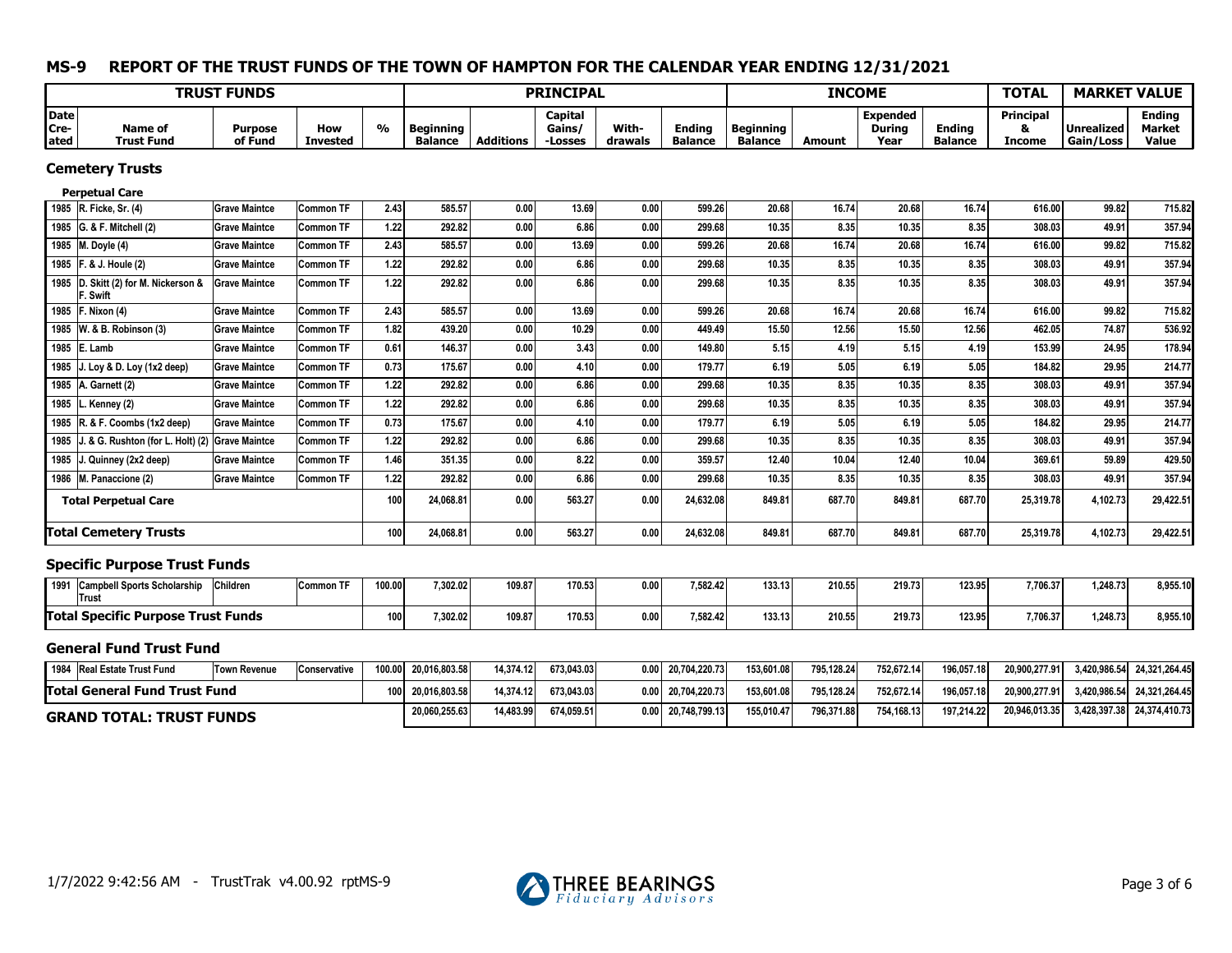|                             | <b>CAPITAL RESERVE FUNDS</b> |                    |                        |               |                             |                  | <b>PRINCIPAL</b>            |                         |                                 |                             | <b>INCOME</b> |                                          |                                 | <b>TOTAL</b>        | <b>MARKET VALUE</b>       |                                         |
|-----------------------------|------------------------------|--------------------|------------------------|---------------|-----------------------------|------------------|-----------------------------|-------------------------|---------------------------------|-----------------------------|---------------|------------------------------------------|---------------------------------|---------------------|---------------------------|-----------------------------------------|
| <b>Date</b><br>Cre-<br>ated | <b>Name of</b><br>Trust Fund | Purpose<br>of Fund | How<br><b>Invested</b> | $\frac{0}{0}$ | Beginning<br><b>Balance</b> | <b>Additions</b> | Capital<br>Gains/<br>Losses | <b>With-</b><br>drawals | <b>Ending</b><br><b>Balance</b> | Beginning<br><b>Balance</b> | Amount        | <b>Expended</b><br><b>During</b><br>Year | <b>Ending</b><br><b>Balance</b> | Principal<br>Income | l Unrealized<br>Gain/Loss | <b>Ending</b><br><b>Market</b><br>Value |

#### **Cemetery Trusts**

#### **Cemetery (Revenue)**

| 1986 Cemetery Maintenance Trust<br>'Fund | Maintenance | <b>Mutual Fund</b> | 100.00 | 551.852.10 | 56,400.00 | 12.566.23 | 50.000.00 | 570.818.33 | 18.212.71 | 15.329.25 | 18.212.71 | 15.329.25 | 586.147.58 | 94.978.43 | 681.126.01 |
|------------------------------------------|-------------|--------------------|--------|------------|-----------|-----------|-----------|------------|-----------|-----------|-----------|-----------|------------|-----------|------------|
| <b>Total Cemetery (Revenue)</b>          |             |                    | 100    | 551.852.10 | 56,400.00 | 12.566.23 | 50.000.00 | 570.818.33 | 18.212.71 | 15.329.25 | 18.212.71 | 15.329.25 | 586.147.58 | 94.978.43 | 681,126.01 |
| <b>Total Cemetery Trusts</b>             |             |                    | 100    | 551.852.10 | 56,400.00 | 12,566.23 | 50,000.00 | 570.818.33 | 18.212.71 | 15.329.25 | 18.212.71 | 15.329.25 | 586.147.58 | 94.978.43 | 681,126.01 |

## **SAU 90 Hampton Capital Reserves**

| 2010 Hampton School District Spec Special Education<br>Common CRF<br>Ed Exp Tr Fd | 100.00 | 131,643.04 | 0.00 | 3,253.67 | n nn<br>J.UU | 134,896.71 | 34,858.20 | ,774.26 | 0.00 | 36,632.46 | 171,529.17 | 12,995.06 | 184,524.23 |
|-----------------------------------------------------------------------------------|--------|------------|------|----------|--------------|------------|-----------|---------|------|-----------|------------|-----------|------------|
| <b>Total SAU 90 Hampton Capital Reserves</b>                                      | 100    | 131.643.04 | 0.00 | 3,253.67 | n nn<br>,vu  | 134.896.71 | 34.858.20 | .774.26 | 0.00 | 36.632.46 | 171.529.17 | 12.995.06 | 184.524.23 |

## **Hampton Beach Village District**

| 1983 | <b>HBVD - Capital Projects</b> | <b>Capital Projects</b> | <b>CDF</b><br>Common CRI | 62.32            | 10,662.97 | 0.00 | 254.76 | 0.00 | 10,917.73 | 2,373.90 | 138.92 | 0.00 | 2,512.82 | 13,430.55 | 1,017.50 | 14,448.05 |
|------|--------------------------------|-------------------------|--------------------------|------------------|-----------|------|--------|------|-----------|----------|--------|------|----------|-----------|----------|-----------|
|      | 2003 HBVD - Improvements       | <b>Improvements</b>     | Common CRF               | 37.68            | 5.467.12  | 0.00 | 154.06 | 0.00 | 5.621.18  | 2.416.79 | 84.01  | 0.00 | 2.500.80 | 3.121.98  | 615.32   | 8.737.30l |
|      | <b>Total Hampton Beach</b>     | Village District        |                          | 100 <sup>1</sup> | 16,130.09 | 0.00 | 408.82 | 0.00 | 16.538.91 | 1,790.69 | 222.93 | 0.00 | 1,013.62 | 21,552.53 | 1,632.82 | 23,185.35 |

## **Town Capital Reserve Funds**

| 1997 Mgt. Info. Systems                                             | Technology                                 | Common CRF        | 1.061 | 16.244.64    | 0.00 <sub>1</sub> | 646.63    | 0.00       | 16.891.27    | 16,845.12  | 352.61    | 0.00       | 17.197.73  | 34.089.00    | 2.582.58   | 36.671.58    |
|---------------------------------------------------------------------|--------------------------------------------|-------------------|-------|--------------|-------------------|-----------|------------|--------------|------------|-----------|------------|------------|--------------|------------|--------------|
| 1998 Town Roads                                                     | <b>Maintenance &amp;</b><br>Reconstruction | Common CRF        | 70.03 | 2,022,080.62 | 300.000.00        | 37.581.40 | 137,170.95 | 2.222.491.07 | 107.193.04 | 20.316.22 | 106.000.00 | 21,509.26  | 2,244,000.33 | 170.005.55 | 2,414,005.88 |
| 2008 DPW Equipment                                                  | Equipment<br>Purchases                     | <b>Common CRF</b> | 0.00  | 944.60       | 0.00              | 0.00      | 944.60     | 0.00         | 2.719.22   | 0.00      | 2.719.22   | 0.00       | 0.00         | 0.00       | 0.001        |
| 2009 Compensated Leave Trust<br>lFund                               | Compensated<br>Leave Benefits              | <b>Common CRF</b> | 24.11 | 612.452.37   | 79,543.61         | 14.340.85 | 0.00       | 706,336.83   | 58.492.00  | 7.854.21  | 0.00       | 66.346.21  | 772.683.04   | 58,538.50  | 831.221.54   |
| 2019 Firefighters Turn Out<br>Gear/Personal Protective<br>Equipment | Equipment<br>Purchases                     | Common CRF        | 3.76  | 99.434.35    | 27,500.00         | 1.960.82  | 8.851.49   | 120.043.68   | 4.517.46   | 1.067.74  | 5.001.26   | 583.94     | 120.627.62   | 9,138.75   | 129.766.37   |
| 2019 Hampton Cemetery<br><b>Association Trust</b>                   | Cemetery<br>Maintenance                    | Common CRF        | 1.03  | 171.048.14   | 0.00              | 2,005.27  | 140.561.09 | 32.492.32    | 5.478.33   | 995.08    | 6.074.41   | 399.00     | 32,891.32    | 2.491.85   | 35,383,17    |
| <b>Total Town Capital Reserve Funds</b>                             |                                            |                   | 100   | 2,922,204.72 | 407.043.61        | 56,534.97 | 287,528.13 | 3,098,255.17 | 195,245.17 | 30.585.86 | 119.794.89 | 106.036.14 | 3,204,291.31 | 242,757.23 | 3,447,048.54 |

## **SAU 21 Winnacunnet Capital Reserves**

| 2007 Winnacunnet School Distr<br>Spec Ed Exp Tr Fd            | Special Education Common CRF          | WSD                      | 47.82 | 376.013.71 | 0.00 | 4.440.00 | 0.00      | 380.453.71 | 20,300,37 | 4.145.83 | 0.00      | 24.446.20 | 404.899.91 | 31,292.76 | 436.192.67 |
|---------------------------------------------------------------|---------------------------------------|--------------------------|-------|------------|------|----------|-----------|------------|-----------|----------|-----------|-----------|------------|-----------|------------|
| 2009 Winnacunnet High School<br><b>Bidg Maint Exp Tr Fd</b>   | School Buildings                      | <b>Common CRF</b><br>WSD | 23.56 | 212.370.24 | 0.00 | 2.187.68 | 17.506.00 | 197.051.92 | 36,380.81 | 2.070.45 | 36,000.00 | 2.451.26  | 199.503.18 | 15.418.64 | 214,921.82 |
| 2013 Winnacunnet High School<br>Technology Exp Tr Fd          | Technology<br>Equipment &<br>Software | <b>Common CRF</b><br>WSD | 0.63  | 4.694.22   | 0.00 | 58.48    | 0.00      | 4.752.70   | 525.62    | 54.61    | 0.00      | 580.23    | 5.332.93   | 412.16    | 5.745.09   |
| 2017 Winnacunnet School Distr<br><b>Health Care Exp Tr Fd</b> | <b>Health Care</b>                    | <b>Common CRF</b><br>WSD | 27.99 | 225.632.33 | 0.00 | 2,598.37 | 0.00      | 228.230.70 | 6.298.01  | 2.426.21 | 0.00      | 8.724.22  | 236.954.92 | 18,313.11 | 255.268.03 |

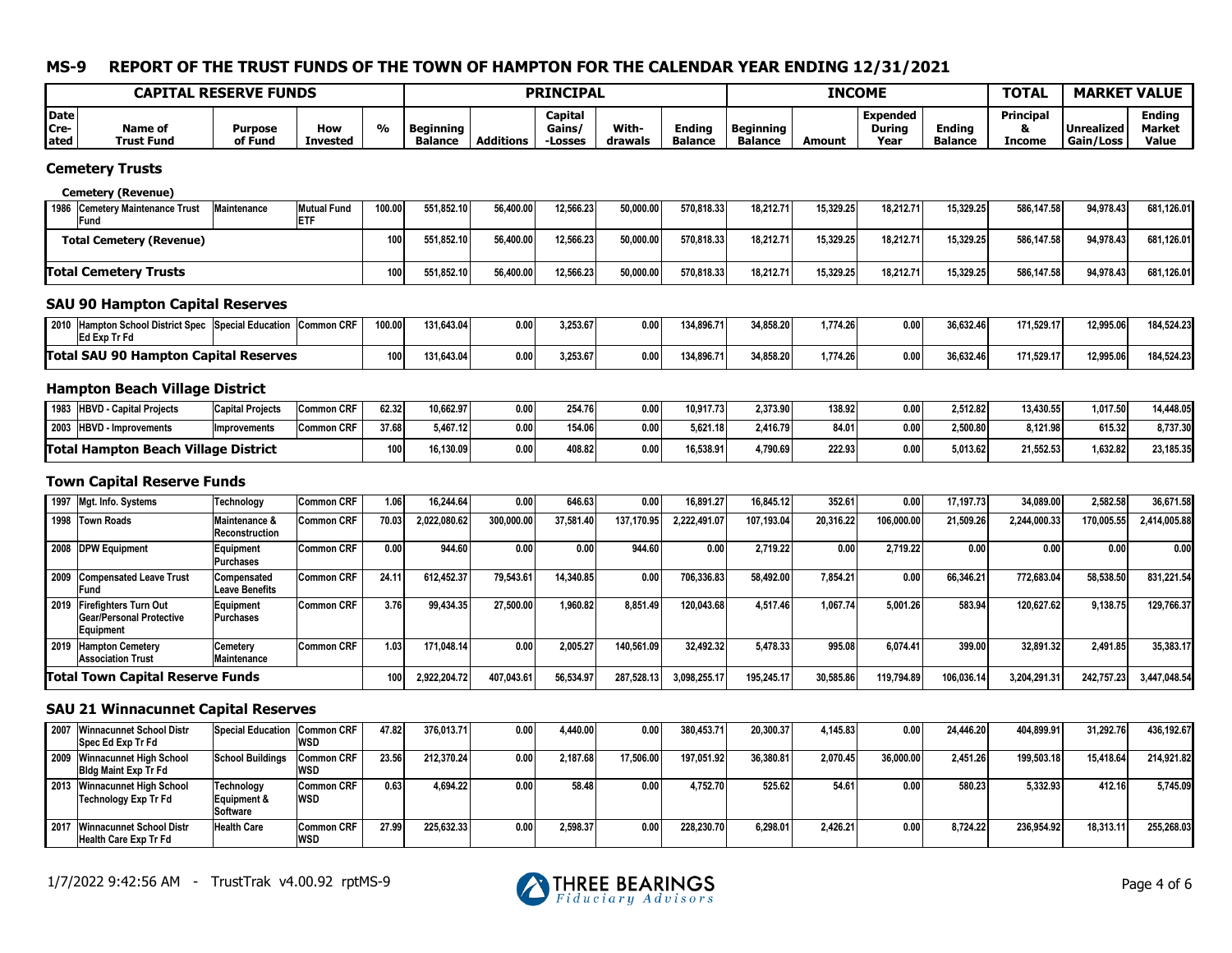|                             |                              | <b>CAPITAL RESERVE FUNDS</b> |                        |       |                             |                  | <b>PRINCIPAL</b>            |                  |                                 |                             | <b>INCOME</b> |                            |                                 | <b>TOTAL</b>             | <b>MARKET VALUE</b>            |                                  |
|-----------------------------|------------------------------|------------------------------|------------------------|-------|-----------------------------|------------------|-----------------------------|------------------|---------------------------------|-----------------------------|---------------|----------------------------|---------------------------------|--------------------------|--------------------------------|----------------------------------|
| <b>Date</b><br>Cre-<br>ated | <b>Name of</b><br>Trust Fund | Purpose<br>of Fund           | How<br><b>Invested</b> | $0/-$ | Beginning<br><b>Balance</b> | <b>Additions</b> | Capital<br>Gains,<br>Losses | With-<br>drawals | <b>Ending</b><br><b>Balance</b> | Beginning<br><b>Balance</b> | Amount        | Expended<br>During<br>Year | <b>Ending</b><br><b>Balance</b> | Principal<br>α<br>Income | Unrealized<br><b>Gain/Loss</b> | <b>Ending</b><br>Market<br>Value |

#### **SAU 21 Winnacunnet Capital Reserves**

| <b>Total SAU 21 Winnacunnet Capital Reserves</b> | 100. | 818.710.50    | 0.00       | 9.284.53   | 17.506.00  | 810.489.03               | 63.504.81  | 8.697.10   | 36,000,00  | 36.201.91  | 846.690.94    | 65.436.67  | 912.127.61                 |
|--------------------------------------------------|------|---------------|------------|------------|------------|--------------------------|------------|------------|------------|------------|---------------|------------|----------------------------|
| <b>GRAND TOTAL: CAPITAL RESERVE FUNDS</b>        |      | 4.440.540.45  | 463.443.61 | 82.048.22  | 355.034.13 | 4.630.998.15             | 316.611.58 | 56.609.40  | 174.007.60 | 199.213.38 | 4.830.211.53  | 417.800.21 | 5.248.011.74               |
| <b>GRAND TOTAL: HAMPTON</b>                      |      | 24.500.796.08 | 477.927.60 | 756.107.73 |            | 355,034.13 25,379,797.28 | 471.622.05 | 852.981.28 | 928.175.73 | 396.427.60 | 25.776.224.88 |            | 3.846.197.59 29.622.422.47 |